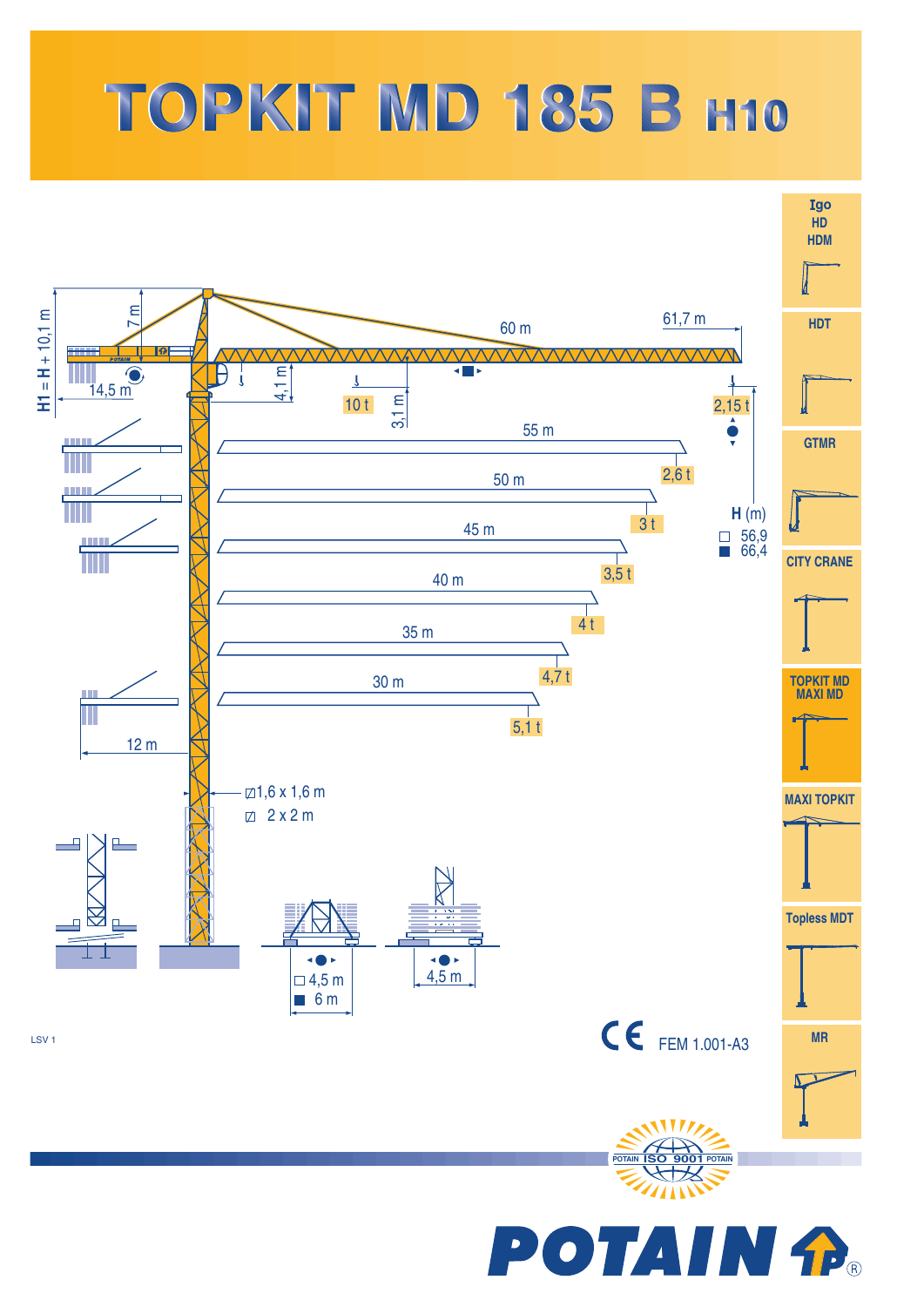

**TOPKIT MD 185 B H10**

**POTAIN P.**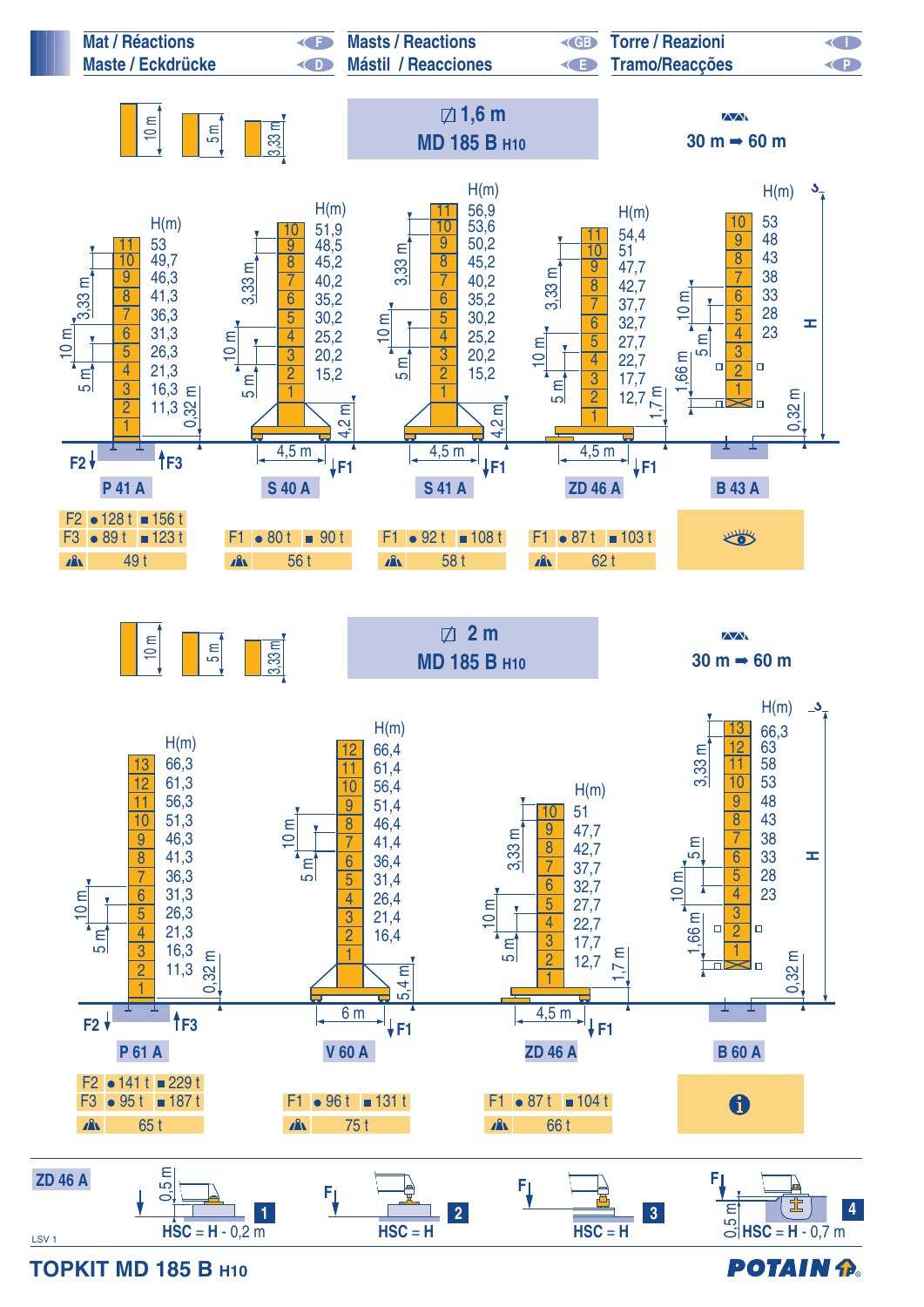| <b>Courbes de charges</b> | <b>Example 2</b> Load diagrams | <b>ED</b> Curve di carico | <b>KID</b> |
|---------------------------|--------------------------------|---------------------------|------------|
| Lastkurven                | <b>Curvas de cargas</b>        | <b>E</b> Curva de cargas  | <b>KPI</b> |

|                               |                   |                              |                 |                   |                          |                 |           | للعاجس لمجا            |                                   |            |           |                |                         |                |                   |                |                     |                     |                |    |                |          |  |
|-------------------------------|-------------------|------------------------------|-----------------|-------------------|--------------------------|-----------------|-----------|------------------------|-----------------------------------|------------|-----------|----------------|-------------------------|----------------|-------------------|----------------|---------------------|---------------------|----------------|----|----------------|----------|--|
| 60 m                          | $3.1 \rightarrow$ | $15,3$ 17                    |                 | 20                | 22                       |                 |           | 25 27,2 29,7 30        |                                   | 32         | 35        | 37             | 40                      | 42             | 45                | 47             | 50                  | 52                  | 55             | 57 | 60 m           |          |  |
| $\sqrt{N}$                    |                   | 10                           | 8,8             | 7,8               | 6,5                      | 5,6             | $-5$      | $5\overline{)}$        | 4,9                               | 4,6        |           |                | $4,1$ 3,9 3,5           |                | $3,3$ $3,1$ $2,9$ |                | 2,7                 | 2,6                 | 2,4            |    | $2,3$ 2,15 t   |          |  |
| 55 m                          | $3,1 -$           | 16,2 17                      |                 | 20                | 22                       | 25              | 27        |                        | الملحا حسيب أدينا<br>29 31,6 32   |            | 35        | 37             | 40                      | 42             | 45                | 47             | 50                  | 52                  | 55 m           |    |                |          |  |
| $\sqrt{N}$                    |                   | 10 <sup>1</sup>              | 9,5             | 7,8               | 7 <sup>1</sup>           | $6\overline{6}$ |           |                        | $5,5$ $5$ $5$ $4,9$               |            | 4,5       | 4,2            | 3,8                     | 3,6            | 3,3               | 3,1            | $2,9$ 2,8 2,6 t     |                     |                |    |                |          |  |
|                               |                   |                              |                 |                   |                          |                 |           |                        | الملوا وسيدانها                   |            |           |                |                         |                |                   |                |                     |                     |                |    |                |          |  |
| 50 <sub>m</sub><br>$\sqrt{N}$ | $3.1 \rightarrow$ | 16,2 17<br>$10 \t 9.7$       |                 | 20<br>8           | 22<br>7,2                | 25              |           |                        | 27 29,7 32,3 35                   |            | 37        | 40             | 42                      | 45             | 47                | 50 m           |                     |                     |                |    |                |          |  |
|                               |                   |                              |                 |                   |                          | 6,2             |           |                        | $5,6$ 5 5 4,6<br>الملحا حسيدها    |            | 4,3       | 3,9            | 3,7                     |                | $3,4$ $3,2$       | 3 <sub>1</sub> |                     |                     |                |    |                |          |  |
| 45 m                          | $3,1 -$           |                              | 17              | 20                | 22                       | 25              |           |                        | 27 30,4 33,1 35                   |            | 37        | 40             | 42                      | 45 m           |                   |                |                     |                     |                |    |                |          |  |
| $\sqrt{N}$                    |                   |                              | 10              |                   | $8,3$ 7,4 6,3            |                 |           | $5,8$ 5                |                                   | $5 \, 4.7$ | 4,4       | 4 <sup>1</sup> | 3,8                     | $3,5$ t        |                   |                |                     |                     |                |    |                |          |  |
|                               |                   |                              |                 |                   |                          |                 |           |                        | الملحة وسيدانها                   |            |           |                |                         |                |                   |                |                     |                     | (t)            |    |                |          |  |
| 40 m<br>$\sqrt{N}$            | $3,1 -$           |                              | 17<br>10        | 20                | 22<br>$8,3$ 7,4          | 25<br>6,3       | $5,8$ 5   |                        | 27 30,4 33,1 35<br>5 <sup>1</sup> |            | 37        | 40 m           |                         |                |                   |                |                     |                     | أهجأها         |    | <b>W</b>       |          |  |
|                               |                   |                              |                 |                   |                          |                 |           |                        | الملحط حسب لحيا                   | 4,7        | 4,4       | $4-1$          |                         |                |                   |                |                     | 8                   |                |    |                |          |  |
| 35 <sub>m</sub>               | $3,1 -$           |                              | 17              | 20                | 22                       | 25              |           |                        | 27 30,4 33,1 35 m                 |            |           |                |                         |                |                   |                |                     | 4                   |                |    |                | $-0,51t$ |  |
| $\sqrt{N}$                    |                   |                              | 10              | 8,3               | 7,4                      | 6,3             | 5,8       | $5 \mid 5$             |                                   | $4,7$ t    |           |                |                         |                |                   |                |                     |                     |                |    |                | $-(m)$   |  |
| 30 <sub>m</sub>               | $3,1 \rightarrow$ |                              | 17              | 20                | 22                       | 25              | 27        | 30 m                   |                                   |            |           |                |                         |                |                   |                |                     |                     |                |    | $= 6 - 0.51 t$ |          |  |
| $\sqrt{N}$                    |                   |                              |                 |                   | 10 8,3 7,4 6,3 5,8 5,1 t |                 |           |                        |                                   |            |           |                |                         |                |                   |                |                     |                     |                |    |                |          |  |
|                               |                   |                              |                 |                   |                          |                 |           |                        |                                   |            |           |                |                         |                |                   |                |                     |                     |                |    |                |          |  |
|                               |                   |                              |                 |                   |                          |                 |           | <b>W←←F</b>            |                                   |            |           |                |                         |                |                   |                |                     |                     |                |    |                |          |  |
| 60 m<br>$\sqrt{N}$            | $2,4 \rightarrow$ | 15,3 17<br>10 <sup>°</sup>   |                 | 20                | 22<br>8,9 7,4 6,6        |                 |           | 25 27,6 28,1 30        |                                   | 32         | 35        | 37             | 40                      | 42             | 45                | 47             | 50                  | 52                  | 55             | 57 | 60 m           |          |  |
|                               |                   |                              |                 |                   |                          |                 |           |                        | $5,6$ 5 5 4,6 4,3                 |            | 3,8       | 3,6            | 3,2                     | $\overline{3}$ | 2,8               | 2,6            | 2,4                 | 2,3                 | 2,1            |    | $2 \t1.85 t$   |          |  |
| 55 m                          | $2,4 \rightarrow$ | 16,3 17                      |                 | 20                | 22                       | 25              |           | $27\quad 29,4\quad 30$ | <b>W←←→⊔</b>                      | 32         | 35        | 37             | 40                      | 42             | 45                | 47             | 50                  | 52                  | 55 m           |    |                |          |  |
| $\sqrt{N}$                    |                   |                              | $10 \t 9.5$     | 7,9               | 7,1                      | 6,1             | 5,6       | $-5$                   |                                   | $5 \t 4,6$ | 4,1       | 3,9            | 3,5                     | 3,3            | $\mathbf{3}$      | 2,8            |                     | $2,6$ $2,5$ $2,3$ t |                |    |                |          |  |
|                               |                   |                              |                 |                   |                          |                 |           |                        | <b>W←→⊔</b>                       |            |           |                |                         |                |                   |                |                     |                     |                |    |                |          |  |
| 50 <sub>m</sub><br>$\sqrt{N}$ | $2,4 \rightarrow$ | $16,7$ 17<br>10 <sup>°</sup> | 9,8             | 20<br>8,1         | 22<br>7,3                | 25<br>6,3       | 5,7       | 5 <sub>1</sub>         | 27 30,1 30,7 32<br>$5 \t 4.7$     |            | 35<br>4,3 | 37             | 40<br>3,6               | 42             | 45                | 47             | 50 m                |                     |                |    |                |          |  |
|                               |                   |                              |                 |                   |                          |                 |           |                        | <b>W←←→D</b>                      |            |           | 4 <sup>1</sup> |                         |                |                   |                | $3,4$ 3,1 2,9 2,7 t |                     |                |    |                |          |  |
| 45 m                          | $2,4 \rightarrow$ |                              | $17,1$ 20       |                   | 22                       | 25              | 27        |                        | 30,8 31,4 32                      |            | 35        | 37             | 40                      | 42             | 45 m              |                |                     |                     |                |    |                |          |  |
| $\sqrt{N}$                    |                   |                              | 10 <sup>°</sup> | 8,3               | 7,5                      | 6,4             | 5,9       |                        | $5 \t 5 \t 4,9$                   |            | 4,4       |                | 4,1 3,7 3,5 3,2 t       |                |                   |                |                     |                     |                |    |                |          |  |
|                               |                   |                              |                 |                   |                          |                 |           |                        | <b>W←→D</b>                       |            |           |                |                         |                |                   |                |                     |                     |                |    |                |          |  |
| 40 m<br>$\sqrt{N}$            | $2,4 \rightarrow$ |                              | 17,1            | 20<br>$10 \t 8,3$ | 22<br>7,5                | 25<br>6,4       | 27<br>5,9 | $-5$                   | 30,8 31,4 32<br>$5 \t 4.9$        |            | 35        | - 37           | 40 m<br>$4,4$ 4,1 3,7 t |                |                   |                |                     |                     | (t)            | M  | $\overline{u}$ |          |  |
|                               |                   |                              |                 |                   |                          |                 |           |                        | <b>W←←→D</b>                      |            |           |                |                         |                |                   |                |                     |                     | 8              |    |                |          |  |
| 35 m                          | $2,4 \rightarrow$ |                              | $17,1$ 20       |                   | 22                       | 25              |           |                        | 27 30,8 31,4 32                   |            | 35 m      |                |                         |                |                   |                |                     |                     | $\overline{A}$ |    |                | $-0,1$   |  |



**Siehe** See climbing Vea grua **Consultare** Ver Voir **F** Siehe **F** Siehe **F See climbing GB** Vea grua **F** Consultare **F** Ver **F** ₩ télescopage Kletterkrane im crane trepadora gru in cavedio telescopagem sobre sur dalles Gebäude lages Réactions en service Reaktionskräfte in Reactions in service Reacciones en Reazioni in servizio Reacções em serviço Ċ Betrieb servicio Réactions hors Reaktionskräfte Reactions out of Reacciones fuera de Reazioni fuori servizio Reacções fora de г außer Betrieb service service servicio serviço A A vide sans lest Ohne Last, Ballast Without load, ballast Sin carga, sin lastre, A vuoto, senza zavorra Sem carga (nem trem (ni train de transport) (und Transportachse), (or transport axles), (ne assali di trasporto) de transporte)- (ni tren de transporte), flecha y avec flèche et mit Maximalausleger with maximum jib and con braccio massimo sem lastro com lança hauteur maximum. und Maximalhöhe. maximum height. altura máxima. e altezza massima. e altura máximas. A Nous consulter Auf Anfrage **Consultateci** Consultar-nosConsult us **Consultarnos** 

 $10 \mid 8,3 \mid 7,5 \mid 6,4 \mid 5,9 \mid 5 \mid 5 \mid 4,9 \mid 4,4 \mid t$ 

30 m

10 8,3 7,5 6,4 5,9 5,2 t

30 m = 2,4 ► 17,1 = 20 = 22 = 25 = 27 = 30 m

 $2.4 \rightarrow 17.1 \quad 20 \quad 22 \quad 25 \quad 27$ 

8,3 20

**TOPKIT MD 185 B H10**

LSV 1

 $\sqrt{N}$ 

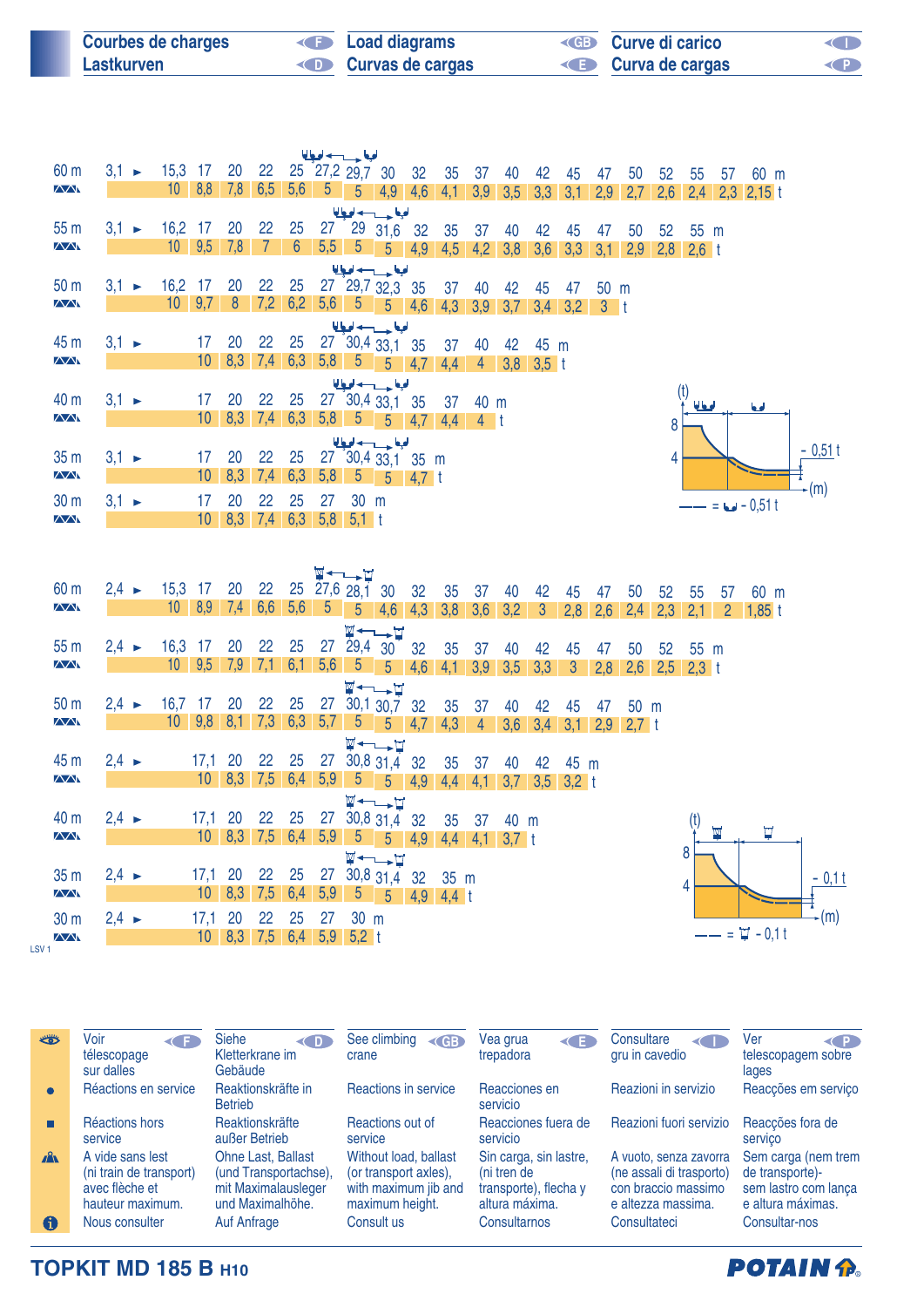| Télescopage sur dalles  | <b>Climbing crane</b>                                 | <b>ED</b> Gru in cavedio | <b>KID</b>                           |
|-------------------------|-------------------------------------------------------|--------------------------|--------------------------------------|
| Kletterkrane im Gebäude | Telescopage gruas trepadoras Telescopagem sobre lages |                          | $\langle \langle \mathsf{P} \rangle$ |







| $\mathbf{A}$ | Distance entre<br>cadres | Abstand<br>$\langle$ D<br>zwischen den<br>Rahmen | <b>Distance</b><br>$\triangleleft$ GB<br>between collars | <b>Distancia</b><br>$\sim$ $=$<br>entra marcos | Distanza fra<br>$\leftarrow$<br>i telai | <b>Distância</b><br>$\left\langle \right\rangle$<br>entre quadros |
|--------------|--------------------------|--------------------------------------------------|----------------------------------------------------------|------------------------------------------------|-----------------------------------------|-------------------------------------------------------------------|
| H1           | Hauteur grue             | Kranhöhe                                         | Crane height                                             | Altura grúa                                    | Altezza gru                             | Altura da grua                                                    |
| P            | Poids de la grue         | Krangewicht                                      | Crane weight                                             | Peso de la grúa                                | Peso della gru                          | Peso da grua (em                                                  |
|              | (en service)             | (in Betrieb)                                     | (in service)                                             | (en servicio)                                  | (in servizio)                           | servico)                                                          |
| R            | Réaction horizontale     | Horizontalkräfte                                 | <b>Horizontal reaction</b>                               | <b>Reaccion horizontal</b>                     | Reazione orizzontale                    | Reacção horizontal                                                |
| 0            | Nous consulter           | <b>Auf Anfrage</b>                               | Consult us                                               | Consultarnos                                   | Consultateci                            | Consultar-nos                                                     |

**TOPKIT MD 185 B H10**

| <b>POTAIN P.</b> |  |
|------------------|--|
|------------------|--|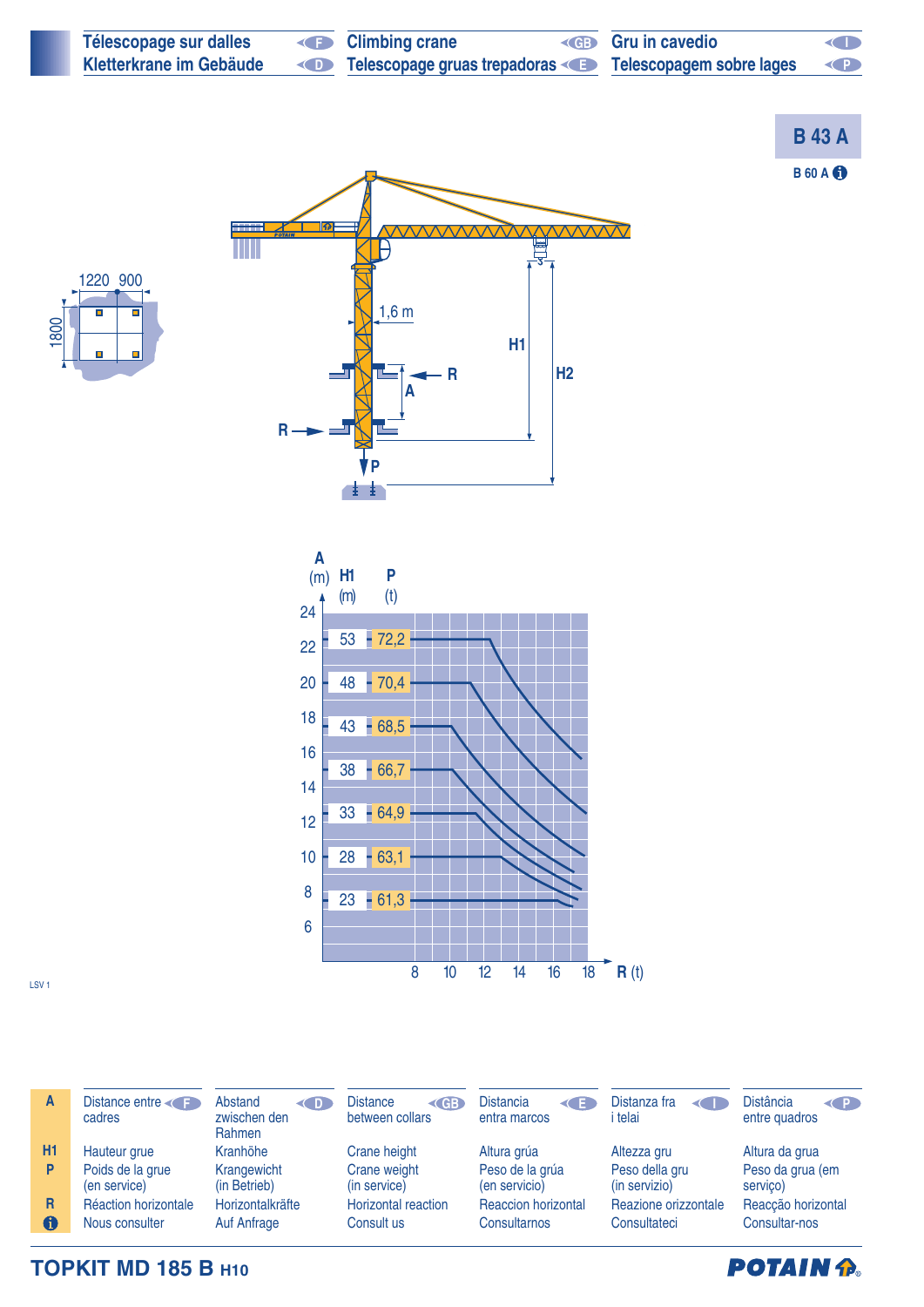| Lest de contre-flèche | <b>Counter-jib ballast</b>                | <b>ED</b> Contrappeso    | ◀               |
|-----------------------|-------------------------------------------|--------------------------|-----------------|
| Gegenauslegerballast  | <b>Example 20 Lastre de contra flecha</b> | Electros da contra lança | $\triangleleft$ |

|                 |                   | 4 600 - 4 200 - 3 400 - 2 300 kg |                            |                 | 4 200 - 700 kg |                            |  |  |  |
|-----------------|-------------------|----------------------------------|----------------------------|-----------------|----------------|----------------------------|--|--|--|
|                 | $\equiv$ $\times$ |                                  | 33 PC/33 LVF 55 RCS/50 LVF | $\equiv$ $\sim$ |                | 33 PC/33 LVF 55 RCS/50 LVF |  |  |  |
| <b>MMM</b>      |                   | A                                | (kg)                       |                 |                | $x^2$ (kg)                 |  |  |  |
| 60 m            | 14,5 m            | 18 400                           | 17600                      | 14,5 m          | 18 200         | 17500                      |  |  |  |
| 55 <sub>m</sub> | 14,5 m            | 16 800                           | 15 700                     | 14,5 m          | 16 800         | 15 400                     |  |  |  |
| 50 <sub>m</sub> | 14,5 m            | 15 600                           | 14 900                     | 14,5 m          | 15 400         | 14700                      |  |  |  |
| 45 m            | 12 <sub>m</sub>   | 18 000                           | 17 200                     | 12 <sub>m</sub> | 17500          | 16 800                     |  |  |  |
| 40 m            | 12 <sub>m</sub>   | 15 600                           | 14 900                     | 12 <sub>m</sub> | 15 400         | 14 700                     |  |  |  |
| 35 m            | 12 <sub>m</sub>   | 13800                            | 13 000                     | 12 <sub>m</sub> | 14 000         | 12 600                     |  |  |  |
| 30 <sub>m</sub> | 12 <sub>m</sub>   | 11 800                           | 11 100                     | 12 <sub>m</sub> | 11 900         | 11 200                     |  |  |  |

LSV 1

| Lest de base        | <b>Base ballast</b>             | <b>Example 2</b> Zavorra di base | <b>CID</b> |
|---------------------|---------------------------------|----------------------------------|------------|
| <b>Grundballast</b> | <b>Example 2</b> Lastre de base | <b>Example 3</b> Lastros da base | $($ P $)$  |

|                      | $\boxtimes$ 1,6 m S 40 A $\rightarrow$ | , H (m)          | 51,9 | 48,5 | 45,2 | 40,2 | 35,2 | 30,2 | 25,2 | 20,2 | 15,2 |      |      |
|----------------------|----------------------------------------|------------------|------|------|------|------|------|------|------|------|------|------|------|
|                      |                                        | $\mathbf{A}$ (t) | 84   | 66   | 54   | 54   | 54   | 54   | 54   | 54   | 54   |      |      |
|                      | $\boxtimes$ 1,6 m S 41 A               | H(m)             | 56,9 | 53,6 | 50,2 | 45,2 | 40,2 | 35,2 | 30,2 | 25,2 | 20,2 | 15,2 |      |
|                      |                                        | $\mathbf{A}$ (t) | 114  | 90   | 78   | 54   | 54   | 54   | 54   | 54   | 54   | 54   |      |
|                      | $\boxtimes$ 1,6 m ZD 46 A $\cdot$      | H(m)             | 54,4 | 51   | 47,7 | 42,7 | 37,2 | 32,7 | 27,7 | 22,7 | 17,7 | 12,7 |      |
|                      |                                        | $x^2$ (t)        | 95   | 75   | 65   | 50   | 50   | 50   | 50   | 50   | 50   | 50   |      |
| 2 <sub>m</sub><br>Ø. | $V$ 60 A $\rightarrow$                 | H(m)             | 66,4 | 61,4 | 56,4 | 51,4 | 46,4 | 41,4 | 36,4 | 31,4 | 26,4 | 21,4 | 16,4 |
|                      |                                        | $\mathbf{A}$ (t) | 120  | 96   | 72   | 60   | 24   | 24   | 24   | 24   | 24   | 24   | 24   |
| <b>Z</b>             | $ZD$ 46 A $\cdot \bullet \cdot$        | H(m)             | 51   | 47,7 | 42,7 | 37,7 | 32,7 | 27,7 | 22,7 | 17,7 | 12,7 |      |      |
| 2 <sub>m</sub>       |                                        | $\mathbf{A}$ (t) | 95   | 80   | 50   | 50   | 50   | 50   | 50   | 50   | 50   |      |      |

LSV 1



**TOPKIT MD 185 B H10**